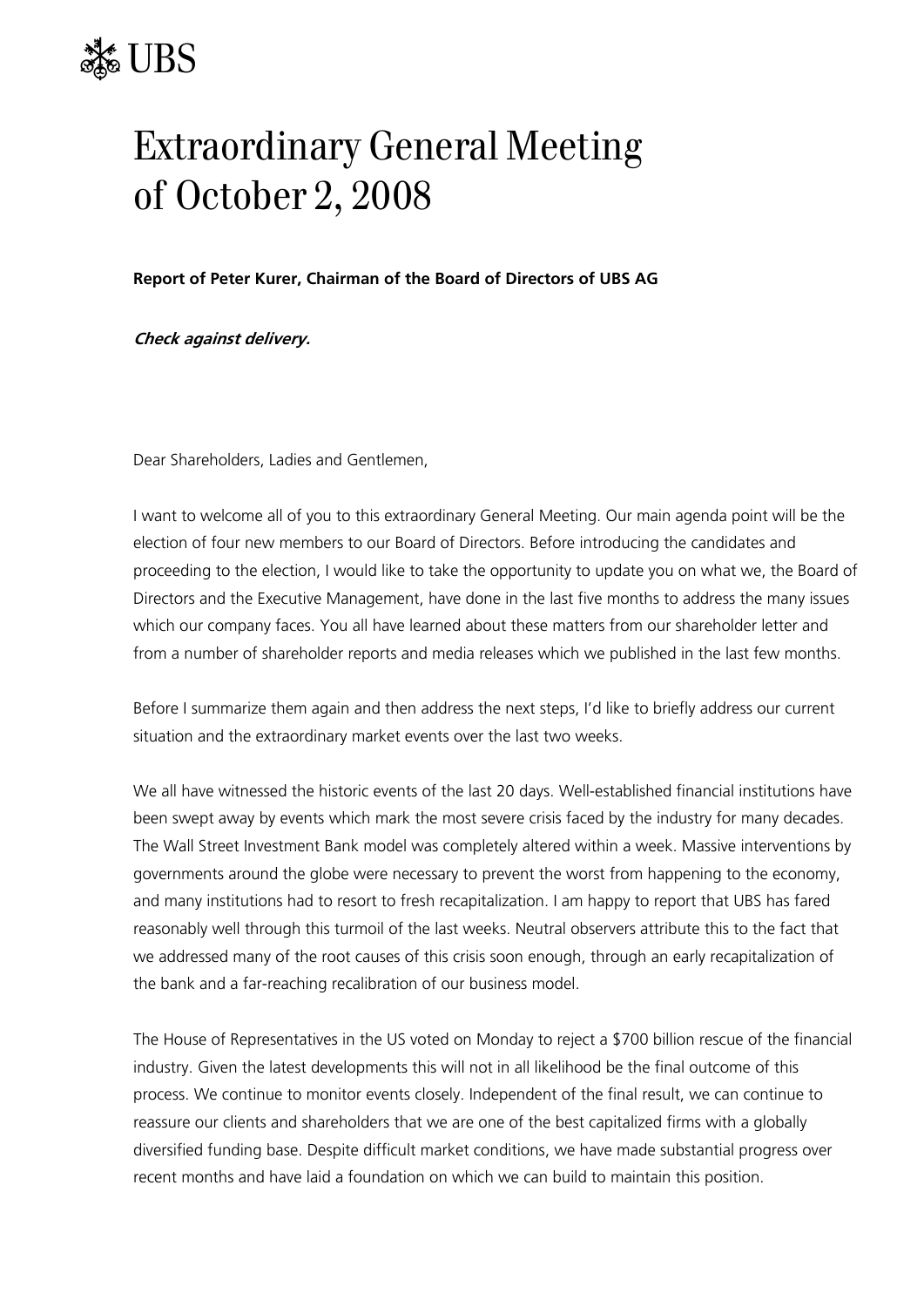

### **Now, looking back**

On April 23, you elected me Chairman of the Board of Directors of UBS. In my speech at that time, I mentioned several actions we wanted to undertake to restore the credibility and the position of our Bank. In particular,

- A clear separation of the Board of Director's tasks from the day-to-day operational responsibilities of the CEO and the management of the Bank, as well as the abolition of the Chairman's Office
- The creation at Board level of a Strategy Committee and a Risk Committee, and the redefinition of the mission of several other committees
- The launch of a thorough review of the Bank's strategy
- The commitment to reinforce the financial, banking and risk expertise of the Board, by bringing in new members when the opportunity arises
- The commitment to undertake all required actions to protect our assets and our client franchise and to reinforce values and culture
- A thorough review of our compensation systems and our succession planning.

Today, I am pleased to report that we have made significant progress in all these areas.

The Office of the Chairman has been dissolved and its duties and responsibilities are now allocated to a greater number of Board Committees including a new Risk Committee and a new Strategy Committee. The remits of the Governance and Nominating Committee and the Human Resources and Compensation Committee have been expanded. The new committees have been put in place and are fully operational. We also established the position of a Senior Independent Director and appointed to it Sergio Marchionne, who also will continue to be the Bank's non-Executive Vice Chairman. Clear role profiles and expectations have been defined for the position of Chairman, Vice Chairman, Senior Independent Director and Board Members as well as for the Board Committees. The changes are based on a thorough review of international best practices in corporate governance and have established a model of clarity and accountability in the governance of the Bank.

On July 1, we announced that four members of the Board of Directors have tendered their resignation: Stephan Haeringer, Rolf Meyer, Peter Spuhler and Larry Weinbach. We then, on August 12, announced four new candidates for the Board of Directors: Sally Bott, Rainer-Marc Frey, Bruno Gehrig and William Parrett. We will present the candidates to you in more detail at the election agenda point. Here, let me briefly explain how we have conducted the decision-making and nomination process. The Governance and Nominating Committee first decided to identify candidates in four different areas: audit, risk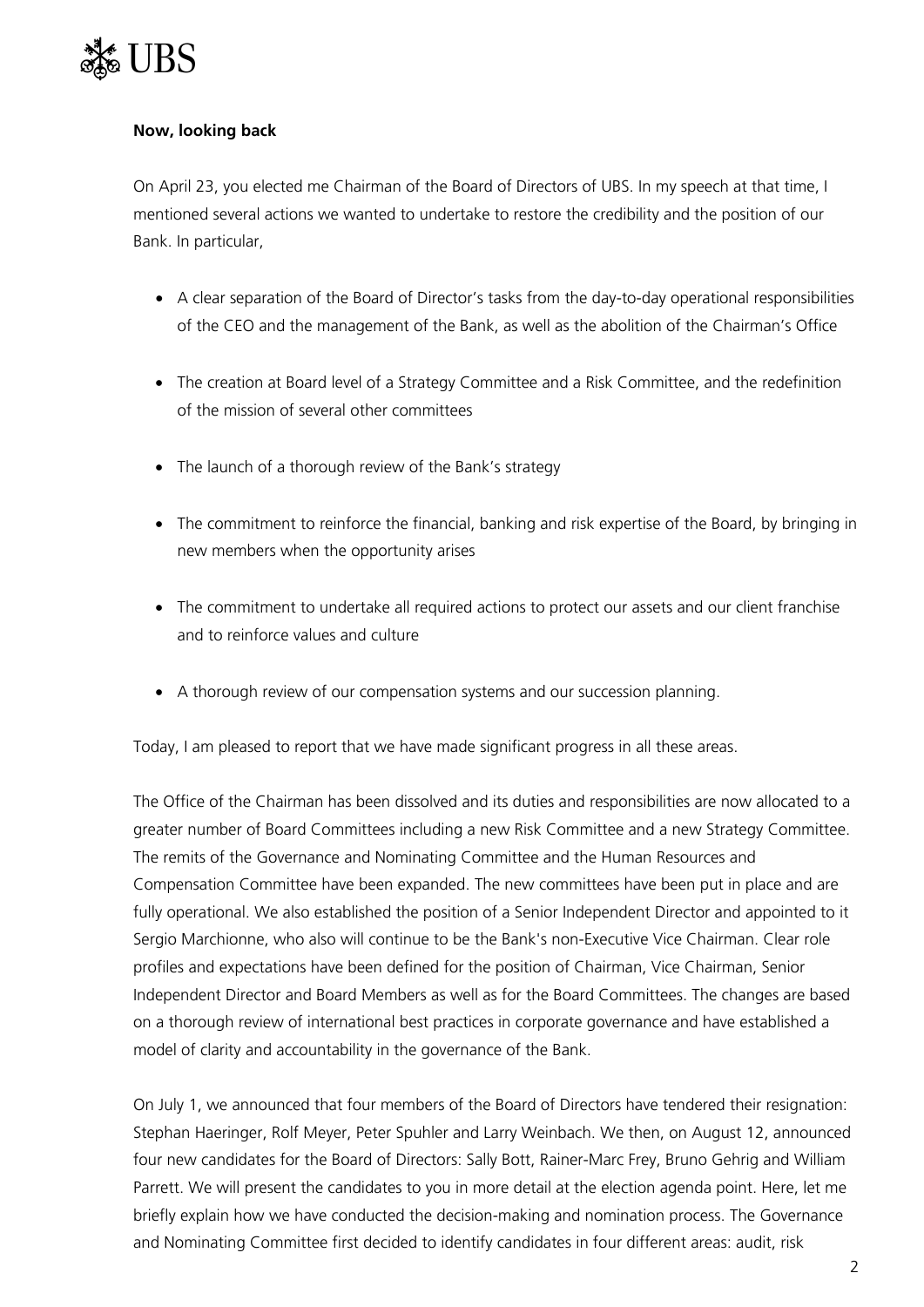

management, banking, and HR and change expertise. We then, out of an impressive pool of candidates, selected a list of 16 candidates, proposing four for each of these baskets. We thoroughly reviewed the background and profiles of these candidates and then selected two to three shortlist candidates for each of the profiles. On the basis of this, we proceeded to interview all persons on the shortlist and then made a final decision which led to the proposal in front of you today. I am convinced that we put a very solid group of people up for election today. In doing so, we will have renewed six of the 12 Board positions in 2008, and we have a good and professional mix of experience and fresh perspectives with which to embark on a journey to create a new UBS.

On August 12, besides publishing our second-quarter results, we also communicated a strategic repositioning of the Bank to allow maximum strategic flexibility in its future development. This was the result of intensive discussions following a complete review of our past strategy, performed since early May by our new Strategy Committee and the Board of Directors. It was a thorough process that involved internal and external input, and was based on careful reflection about the current status and long term potential of each of our businesses. Allow me to state again the main elements of our new strategy:

- UBS will separate its business divisions into three autonomous units and vest them with increased operational authority and accountability.
- UBS will directly relate incentives for management and staff of each autonomous business division with its financial results. This will promote profit generation and value creation within an appropriate and rigorous risk framework that fully recognizes the risk/reward profile of different activities.
- Cross-divisional collaboration will be promoted and driven in the interest of our clients and to yield the maximum possible revenue generation for the company, within a clear framework of servicing, revenue sharing and referral arrangements at market terms.
- The new structure will result in more transparency on the sources of value creation within UBS and impose strict standards on the availability and usage of capital and will remove all cross subsidization between the businesses. It rewards management for sustainable value creation.
- The UBS brand will continue to be used by all its divisions.

We also announced that we would change the management model for the Bank, and create within the Group Executive Board an Executive Committee. The Executive Committee will decide on the best resource allocation for the Group and will set and monitor the performance targets for each of the three Business Groups, including risk parameters, capital allocation and funding terms.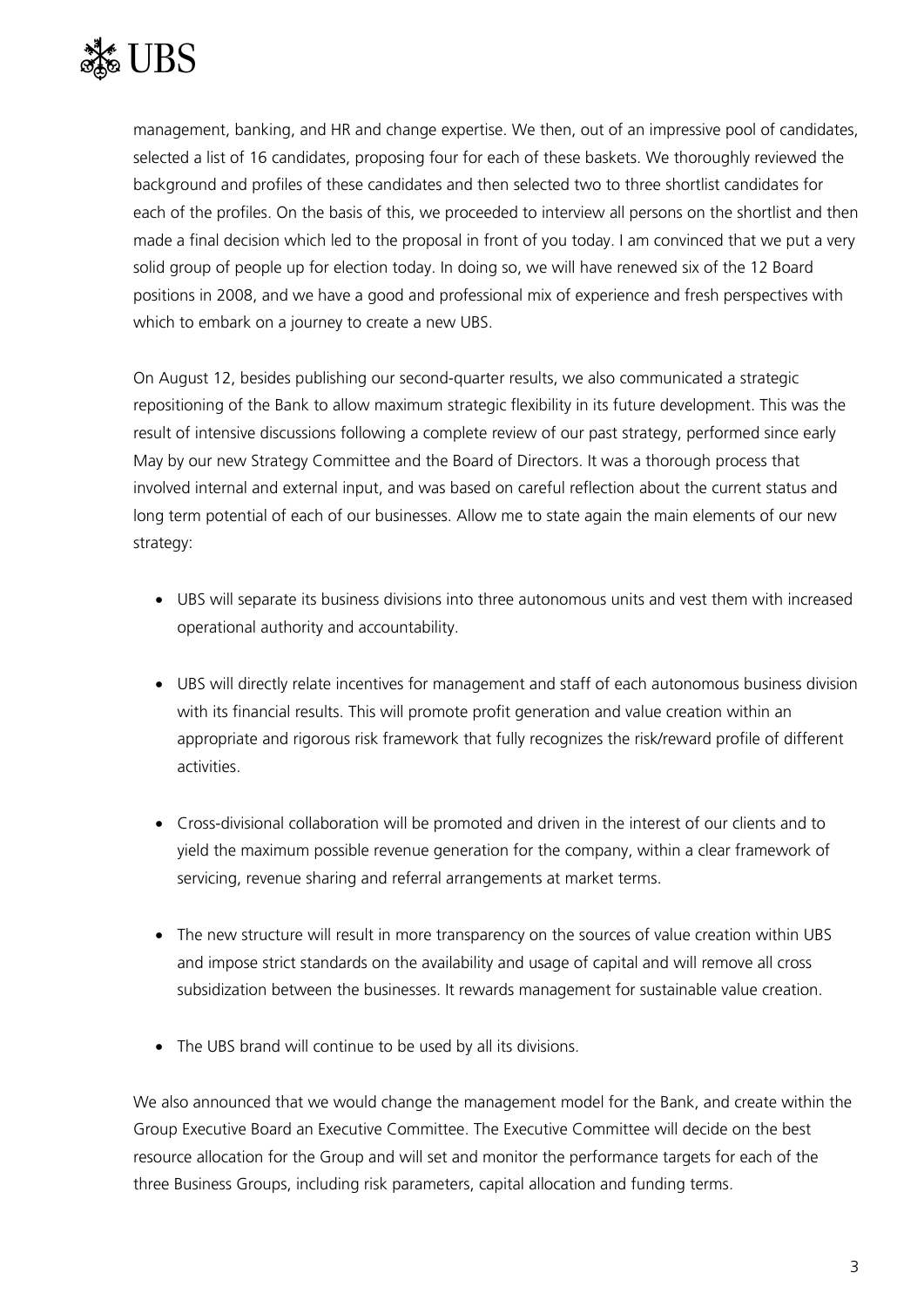

Lastly, we announced the launch of a Change Program, with several work streams, under the Leadership of Marcel Rohner and the support of a dedicated Program Office. The Change Program has already been formally launched and will become the key device to transform the Bank in accord with its new strategy. Beyond the prior streams of implementation, the change program should foster a general attitude of transformation within the Bank, energize our people and attract new talent to the firm. We expect the program to be completed by the end of 2009 with major parts being finished earlier. The Board will closely supervise the implementation of the program.

With these announcements we stepped away from what we called the integrated business model. Based on our strategic review, we came to the conclusion that this integrated model was a source of ambiguity and a blurring of the true risk reward profile of individual businesses. Also, it led to the creation of excessively elaborate processes and unnecessary layers of complexity. The new structure of more independent business groups will, in essence, have three advantages going forward:

- On the management level, it will create more agility for our business divisions and will allow them to respond better and faster to the changing environment, which is particularly important in this period of uncertainties for the financial services industry.
- It will also produce clearer accountability for business results and maximum transparency with respect to the competitive position and value creation of each of our businesses.
- On the more strategic level, this repositioning will create maximum flexibility to capture the best possible opportunities for shareholder value creation in the future.

Overall, the new structure will introduce and maintain a spirit of change and transformation throughout the Bank and will help UBS emerge as a stronger Bank from this crisis.

I have to report on two other items with respect to the past.

Shortly before the AGM in April we published a Shareholder Report on UBS's write-downs which was a root cause analysis of the losses we sustained from US mortgage and asset backed securities. On the basis of this, during the last few months, we developed a remediation plan, i.e., a comprehensive plan that detailed how we wanted to address the lessons learned from the credit crisis. The proposals range from strategy and governance to risk management and risk control areas and also include finance, funding, and balance sheet management as well as compensation aspects. This plan was submitted to the Swiss Federal Banking Commission and a summary of it was published on our website on August 12, 2008.

As with the Change Program, it is critical that the remediation plan is subject to tight project management. To that end we have appointed a senior manager to lead the project. Both the executive management and the Board of Directors closely supervise and monitor the progress of our remediation.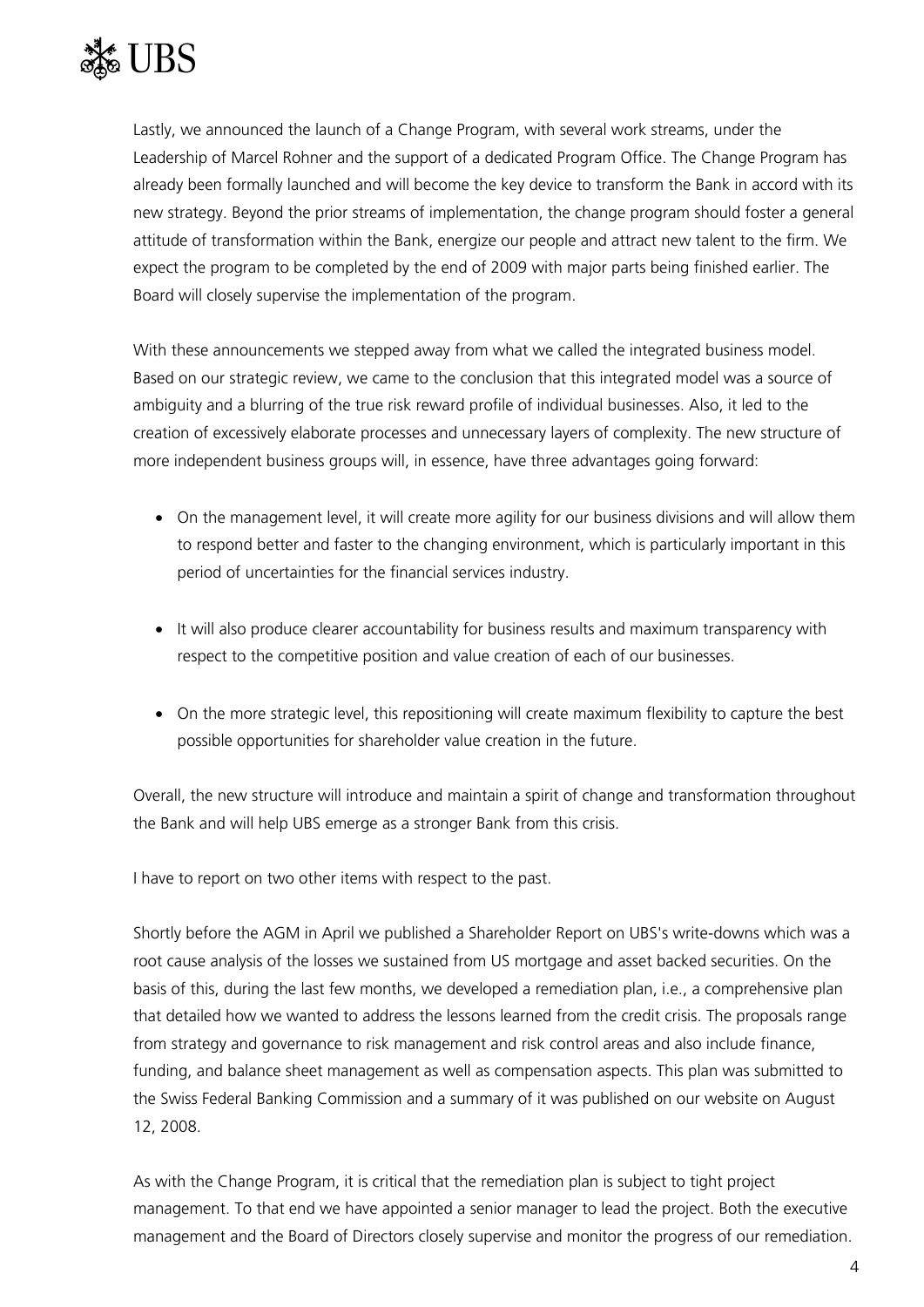

Where are we in relation to our remediation plan? We have developed detailed plans for each area requiring remediation. Deadlines have been set and responsibilities allocated for each action item. There is no doubt that some issues will not be fixed overnight. For instance, improving data quality and refining our system architecture in the Investment Bank is a continuous process. Other issues can be resolved in shorter time frames. We have already completed, are well advanced or have a clear view as to how we are going to execute the required changes in the vast majority of areas requiring attention. Let me give you a sense of what we have done or are working on:

- A significant number of personnel changes have been made in key positions.
- How we determine and allocate risk capacity is being adjusted.
- The risk function has been reconfigured by combining market and credit risk. This will improve our ability to understand portfolio and concentrations across all their risk dimensions.
- Significant refinements have been made to the way we measure and evaluate risk, especially with respect to market risk.

Finally, on a different subject, in June, we successfully completed our rights issue with 99.4% of shares taken up by existing and new shareholders. Together with the lower level of risk-weighted assets, this led to a rebuilding of the capital ratio to a very strong level, which on June 30 was 11.6% tier one and 15.7% total capital – among the highest in the global banking industry. I would like to thank all shareholders for the support and trust they have shown in UBS with this.

### **Looking ahead**

Now, let's look into the future. As I said at the beginning, the markets and the financial industry are in an extremely precarious situation. It looks now as if these conditions will last into 2009. This will influence the timing of recovery for the financial services industry generally and for UBS in particular. Thus, in the near term the focus is on navigating UBS through these very difficult markets and we shall take all appropriate actions for that purpose.

Beyond this, over the next few months, we have to work on four main building blocks for a solid future of the Bank:

• First, we will return the Bank to profitability. Marcel Rohner and I have said that the Bank will be profitable in the year 2009, i.e., the year 2009 will be an overall profitable year. Despite the difficult environment and the latest developments we still are fully committed to and optimistic about achieving this objective.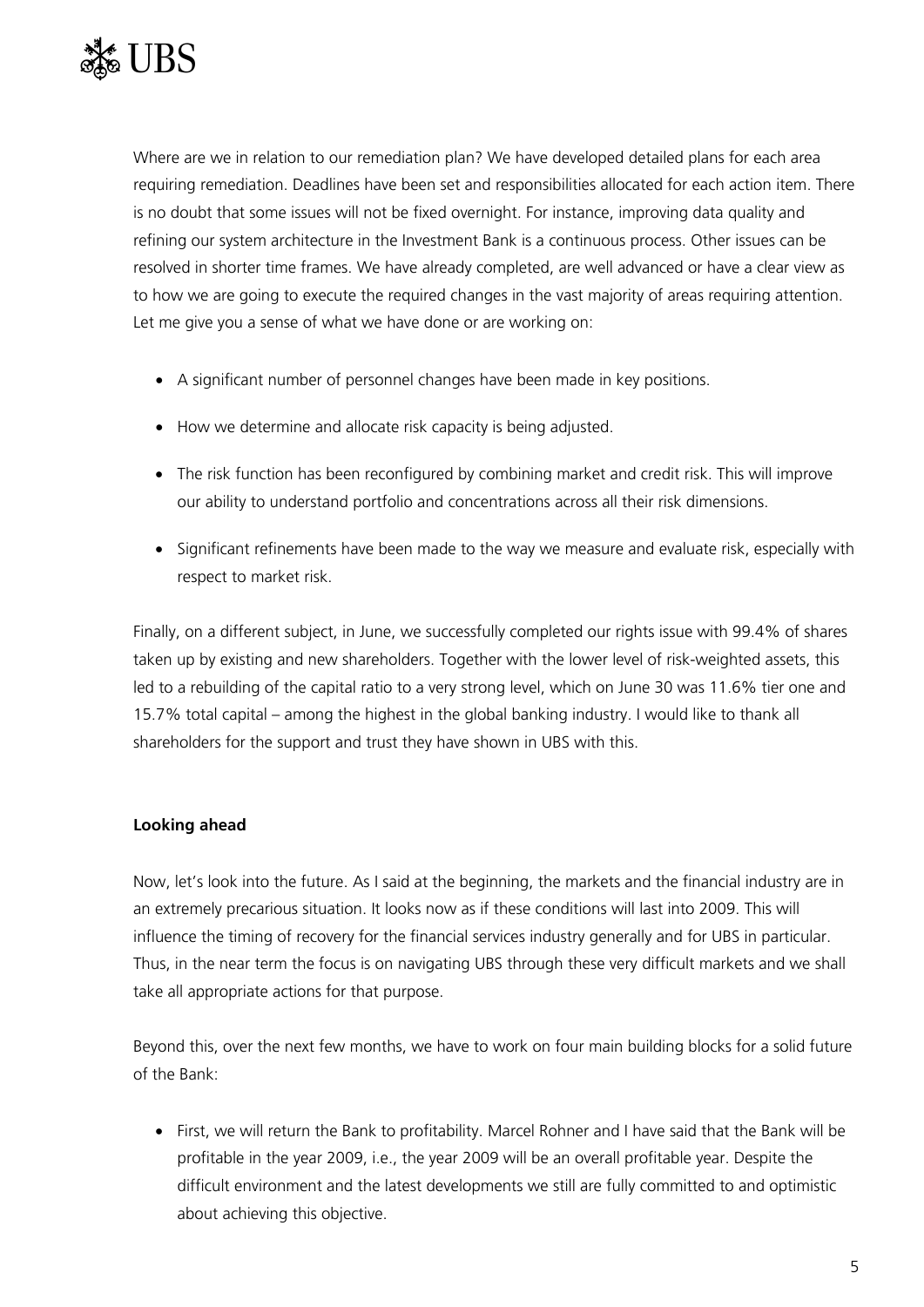

- At all times we want to maintain a strong capital base, adequate liquidity and a solid balance sheet. To these ends we will continue with our efforts to aggressively reduce our risk exposures in all areas where we have remaining risk concentrations. This includes a further reduction of the balance sheet.
- Another very important priority is the settlement of our largest legal cases. We have been able to settle one important case, the regulatory investigations into the sale of Auction Rate Securities to our clients. This leaves the investigation by the U.S. Department of Justice and other authorities into our conduct in relation to cross-border services provided by Swiss based UBS client advisors to U.S. clients. We are fully committed to solving this case and we are working very hard on it. We decided, some time ago, to cease providing such cross-border banking services to U.S. domiciled clients through non-U.S. regulated entities. We will completely exit this business and have established a project team to implement this in the fastest and most efficient way within the confines of the law. We also publicly acknowledged that some facts of this case involved behavior by employees of ours which we do not and will not tolerate. Our own compliance rules have been broken and we very much regret this. Our efforts to solve this matter and to exit this business are closely supervised by a special committee of the Board of Directors which underlines the seriousness with which we take this case.
- Then, we need to implement our change program, including the new group management structure which will help us to act even more rapidly to solve our issues. To ensure this, we will operationalize the new Executive Committee of the Bank and work on the related structural adjustments and delegation of authorities.

This brings me to my last part and the longer term view. Our vision for UBS consists of three principal elements:

• **First: The full recovery of UBS's reputation**

We must fully restore our reputation as quickly as possible. We want to be an accepted industry leader again. And in Switzerland, our home country, we want to be a respected national champion again. We will work hard and with humility. First and foremost, we need to perform solidly again. Finally, I am fully aware that regaining reputation will necessitate an appropriate overhaul of our compensation models and adaption of bonuses and other compensation to the new situation of the industry. We work on this and will report on it at a later point in time.

- **Second: A full client orientation in each of our businesses.** This includes:
	- a. A solid and sustainable investment performance for our clients in all segments (retail, private banking, institutionals)
	- b. The generation of positive flows of Net New Money (NNM) in each of our businesses, in particular in Wealth Management and Asset Management